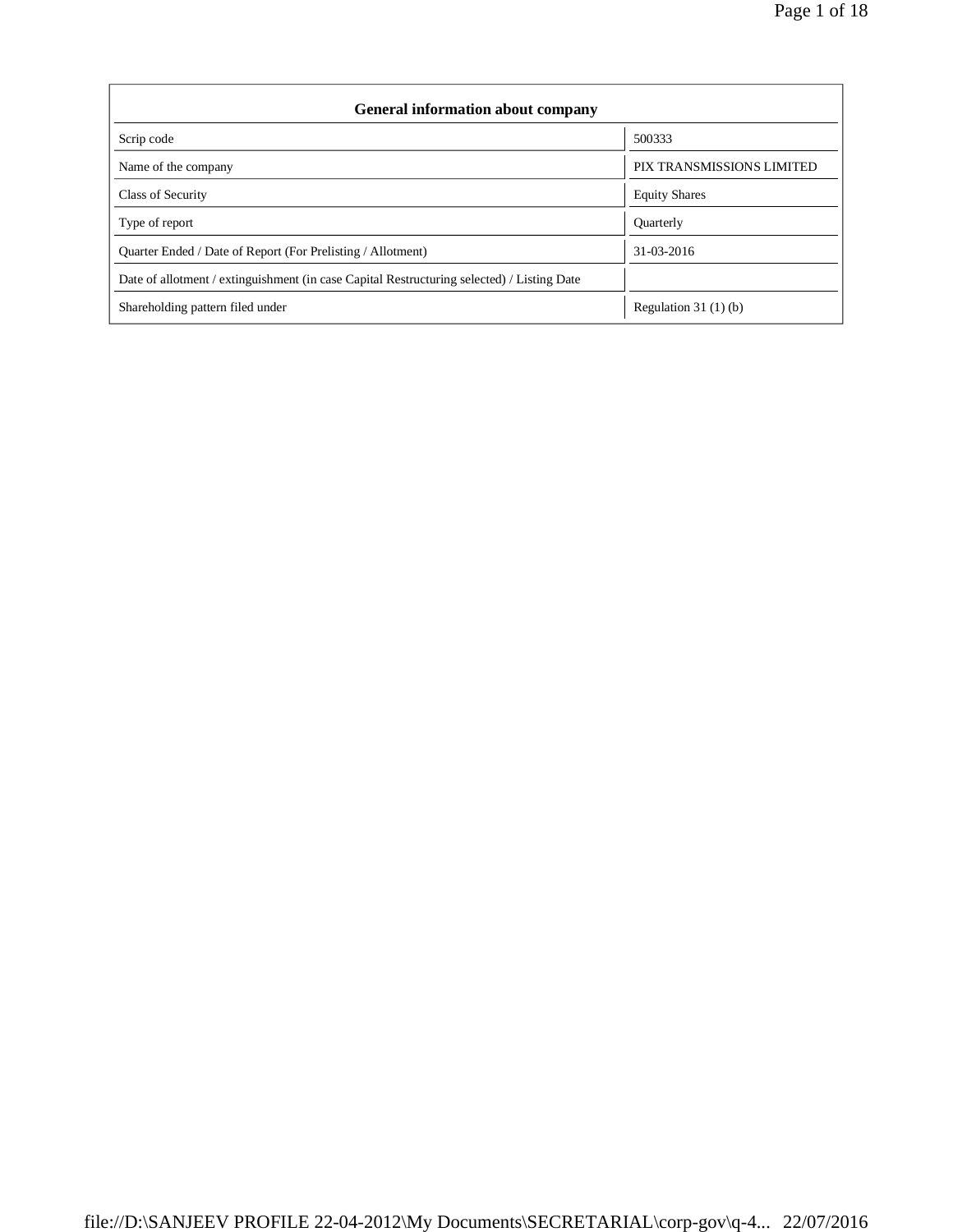| Sr. No. | <b>Particular</b>                                                                      | Yes/No         |
|---------|----------------------------------------------------------------------------------------|----------------|
|         | Whether the Listed Entity has issued any partly paid up shares?                        | N <sub>0</sub> |
|         | Whether the Listed Entity has issued any Convertible Securities?                       | N <sub>0</sub> |
|         | Whether the Listed Entity has issued any Warrants?                                     | N <sub>o</sub> |
|         | Whether the Listed Entity has any shares against which depository receipts are issued? | N <sub>o</sub> |
|         | Whether the Listed Entity has any shares in locked-in?                                 | N <sub>0</sub> |
| 6       | Whether any shares held by promoters are pledge or otherwise encumbered?               | N <sub>0</sub> |
|         | Whether company has equity shares with differential voting rights?                     | N <sub>0</sub> |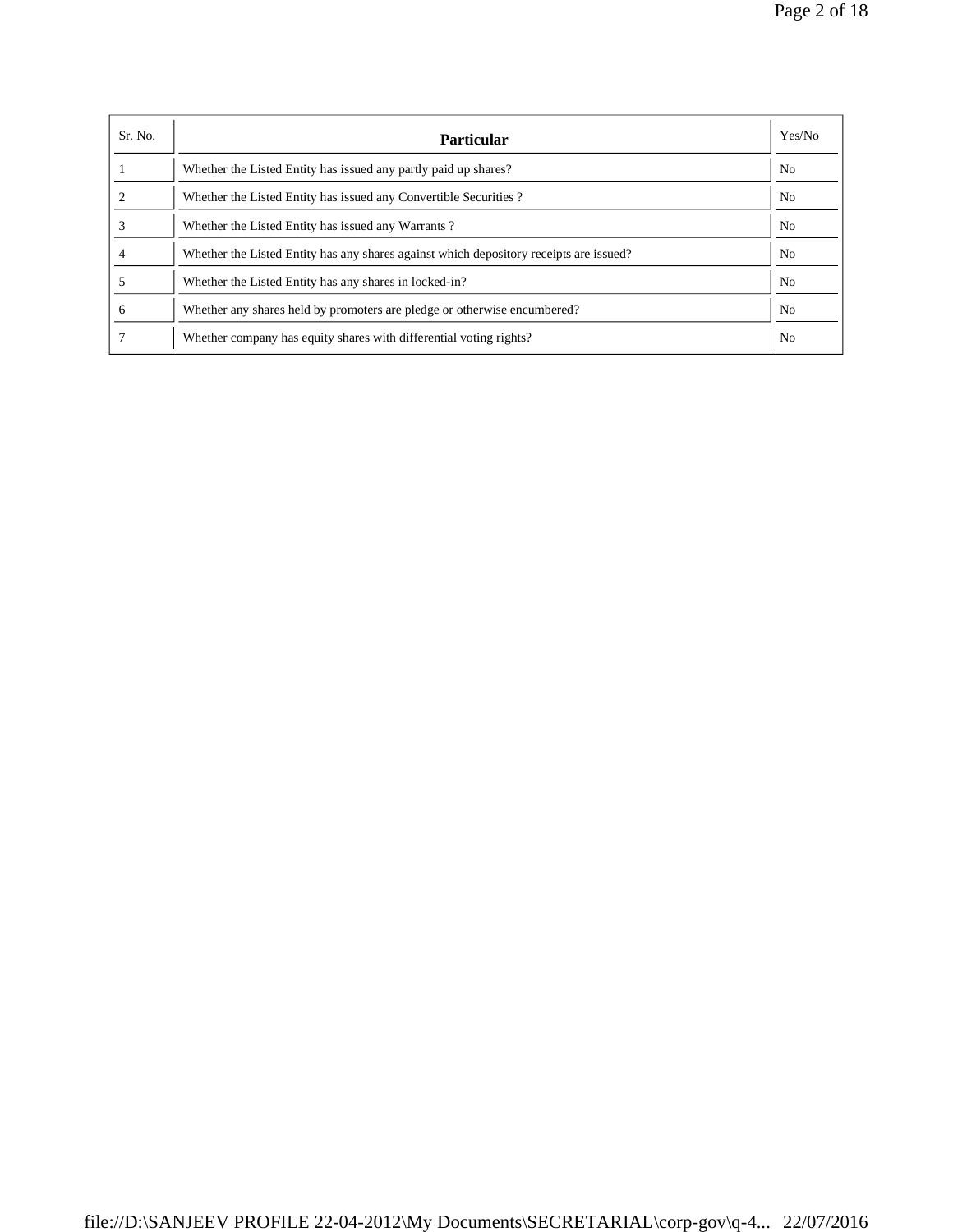|                 |                                                |                                                                                                   |                         |                                                  |                                    |                             | Table I - Summary Statement holding of specified securities |                                                                  |                           |          |       |  |
|-----------------|------------------------------------------------|---------------------------------------------------------------------------------------------------|-------------------------|--------------------------------------------------|------------------------------------|-----------------------------|-------------------------------------------------------------|------------------------------------------------------------------|---------------------------|----------|-------|--|
|                 |                                                |                                                                                                   | No. of                  | No.<br>Of<br>Partly                              | No. Of                             | Total nos.                  | Shareholding<br>as a % of<br>total no. of                   | Number of Voting Rights held in each<br>class of securities (IX) |                           |          |       |  |
| Category<br>(I) | Category<br>of<br>shareholder                  | Nos. Of<br>shareholders                                                                           | fully paid<br>up equity | paid-<br>up                                      | shares<br>underlying<br>Depository | shares<br>held<br>$(VII) =$ | shares<br>(calculated<br>as per                             |                                                                  | No of Voting (XIV) Rights |          |       |  |
|                 | (II)                                           | (III)<br>shares<br>equity<br>Receipts<br>held $(IV)$<br>shares<br>(VI)<br>$+$ (VI)<br>held<br>(V) | $(IV)+(V)$              | SCRR.<br>1957) (VIII)<br>As a % of<br>$(A+B+C2)$ | Class eg:<br>X                     | Class<br>eg:y               | Total                                                       | Total as<br>a % of<br>$(A+B+C)$                                  |                           |          |       |  |
| (A)             | Promoter<br>&<br>Promoter<br>Group             | 10                                                                                                | 8296490                 |                                                  |                                    | 8296490                     | 60.89                                                       | 8296490                                                          |                           | 8296490  | 60.89 |  |
| (B)             | Public                                         | 16641                                                                                             | 5328710                 |                                                  |                                    | 5328710                     | 39.11                                                       | 5328710                                                          |                           | 5328710  | 39.11 |  |
| (C)             | Non<br>Promoter-<br>Non Public                 |                                                                                                   |                         |                                                  |                                    |                             |                                                             |                                                                  |                           |          |       |  |
| (C1)            | <b>Shares</b><br>underlying<br><b>DRs</b>      |                                                                                                   |                         |                                                  |                                    |                             |                                                             |                                                                  |                           |          |       |  |
| (C2)            | Shares held<br>by<br>Employee<br><b>Trusts</b> |                                                                                                   |                         |                                                  |                                    |                             |                                                             |                                                                  |                           |          |       |  |
|                 | Total                                          | 16651                                                                                             | 13625200                |                                                  |                                    | 13625200                    |                                                             | 13625200                                                         |                           | 13625200 | 100   |  |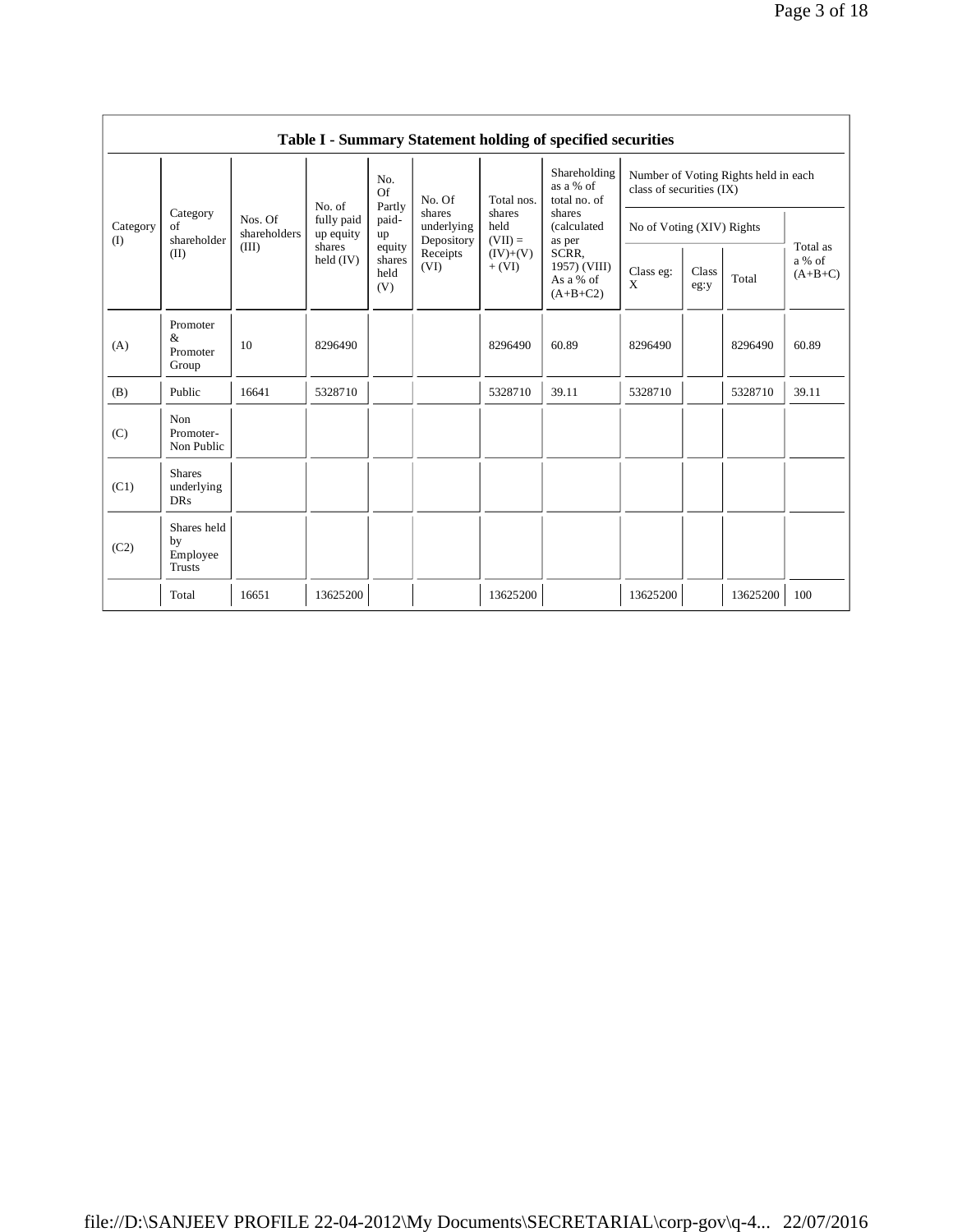|          |                                           |                                                 |                     |                                                                                                                            | Table I - Summary Statement holding of specified securities                                                                                                                             |                                          |                                                         |                                                                               |                                                    |                                       |
|----------|-------------------------------------------|-------------------------------------------------|---------------------|----------------------------------------------------------------------------------------------------------------------------|-----------------------------------------------------------------------------------------------------------------------------------------------------------------------------------------|------------------------------------------|---------------------------------------------------------|-------------------------------------------------------------------------------|----------------------------------------------------|---------------------------------------|
| Category | Category of                               | No. Of<br><b>Shares</b><br>Underlying           | No. Of              | No. Of<br><b>Shares</b><br>Underlying<br>Outstanding<br>convertible<br>securities<br>and No. Of<br>Warrants<br>$(X_i)$ (a) | Shareholding,<br>as a % assuming<br>full conversion<br>of convertible<br>securities (as a<br>percentage of<br>diluted share<br>capital) $(XI)$ =<br>$(VII)+(X)$ As a<br>% of $(A+B+C2)$ | Number of<br>Locked in<br>shares $(XII)$ |                                                         | Number of<br><b>Shares</b><br>pledged or<br>otherwise<br>encumbered<br>(XIII) |                                                    | Number of<br>equity shares<br>held in |
| (I)      | shareholder<br>(II)                       | Outstanding<br>convertible<br>securities<br>(X) | Warrants<br>$(X_i)$ |                                                                                                                            |                                                                                                                                                                                         | No.<br>(a)                               | As a<br>$%$ of<br>total<br><b>Shares</b><br>held<br>(b) | No.<br>(a)                                                                    | As a %<br>of total<br><b>Shares</b><br>held<br>(b) | dematerialized<br>form (XIV)          |
| (A)      | Promoter &<br>Promoter<br>Group           |                                                 |                     |                                                                                                                            | 60.89                                                                                                                                                                                   |                                          |                                                         |                                                                               |                                                    | 8296490                               |
| (B)      | Public                                    |                                                 |                     |                                                                                                                            | 39.11                                                                                                                                                                                   |                                          |                                                         |                                                                               |                                                    | 4194100                               |
| (C)      | Non<br>Promoter-<br>Non Public            |                                                 |                     |                                                                                                                            |                                                                                                                                                                                         |                                          |                                                         |                                                                               |                                                    |                                       |
| (C1)     | <b>Shares</b><br>underlying<br><b>DRs</b> |                                                 |                     |                                                                                                                            |                                                                                                                                                                                         |                                          |                                                         |                                                                               |                                                    |                                       |
| (C2)     | Shares held<br>by<br>Employee<br>Trusts   |                                                 |                     |                                                                                                                            |                                                                                                                                                                                         |                                          |                                                         |                                                                               |                                                    |                                       |
|          | Total                                     |                                                 |                     |                                                                                                                            |                                                                                                                                                                                         |                                          |                                                         |                                                                               |                                                    | 12490590                              |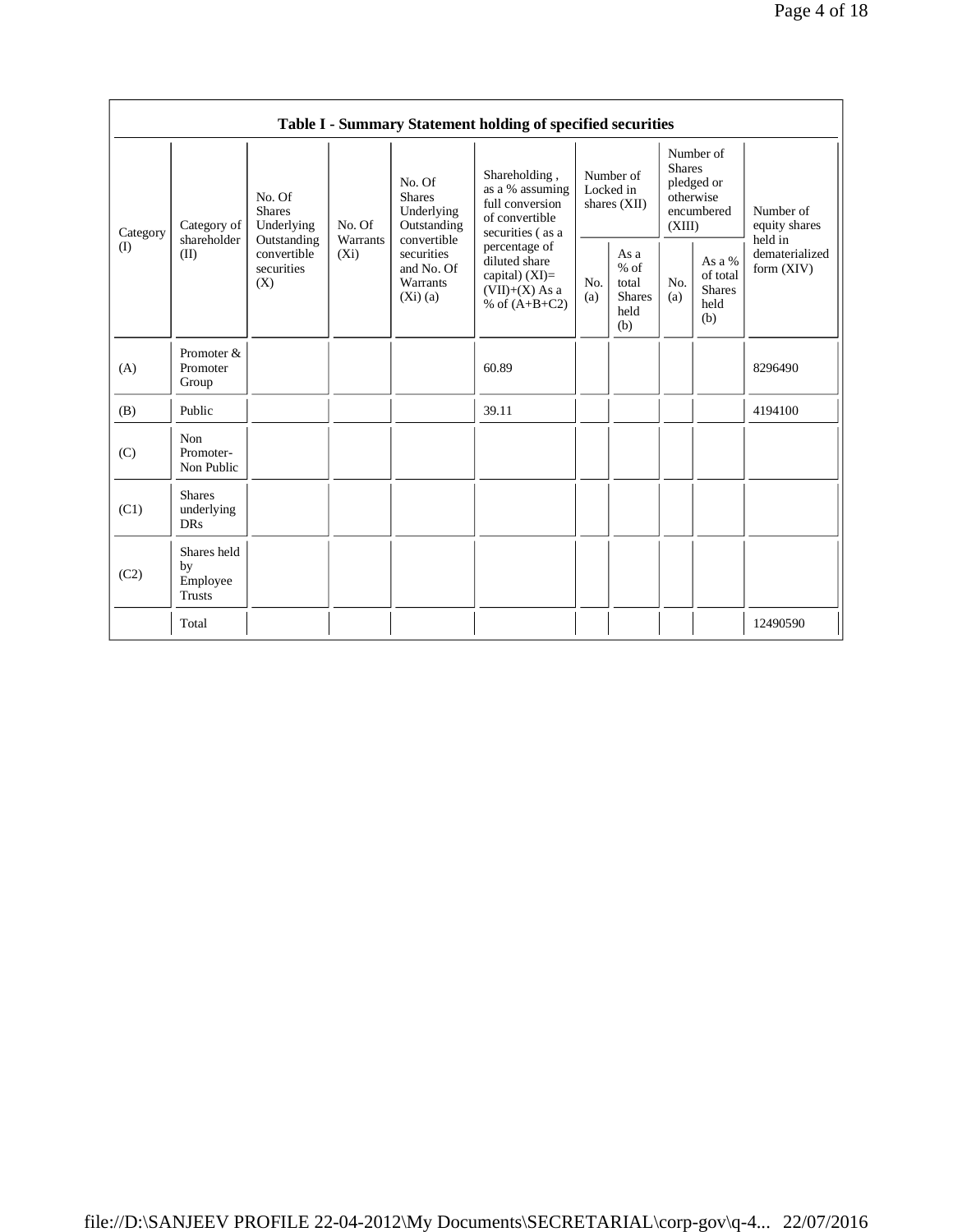|                                                                                                | Table II - Statement showing shareholding pattern of the Promoter and Promoter Group                                |                         |                         |                                 |                                    |                             |                                                  |                           |               |                                      |                                 |
|------------------------------------------------------------------------------------------------|---------------------------------------------------------------------------------------------------------------------|-------------------------|-------------------------|---------------------------------|------------------------------------|-----------------------------|--------------------------------------------------|---------------------------|---------------|--------------------------------------|---------------------------------|
|                                                                                                |                                                                                                                     |                         | No. of                  | No.<br><b>Of</b><br>Partly      | No. Of                             | Total nos.                  | Shareholding<br>as a % of<br>total no. of        | class of securities (IX)  |               | Number of Voting Rights held in each |                                 |
| Sr.                                                                                            | Category &<br>Name of the                                                                                           | Nos. Of<br>shareholders | fully paid<br>up equity | paid-<br>up                     | shares<br>underlying<br>Depository | shares<br>held<br>$(VII) =$ | shares<br>(calculated<br>as per                  | No of Voting (XIV) Rights |               |                                      | Total<br>as a %                 |
|                                                                                                | Shareholders (I)                                                                                                    | (III)                   | shares<br>held $(IV)$   | equity<br>shares<br>held<br>(V) | Receipts<br>(VI)                   | $(IV)+(V)$<br>$+ (VI)$      | SCRR,<br>1957) (VIII)<br>As a % of<br>$(A+B+C2)$ | Class eg:<br>X            | Class<br>eg:y | Total                                | of<br>Total<br>Voting<br>rights |
| A                                                                                              | Table II - Statement showing shareholding pattern of the Promoter and Promoter Group                                |                         |                         |                                 |                                    |                             |                                                  |                           |               |                                      |                                 |
| (1)                                                                                            | Indian                                                                                                              |                         |                         |                                 |                                    |                             |                                                  |                           |               |                                      |                                 |
| (a)                                                                                            | Individuals/Hindu<br>undivided Family                                                                               | 10                      | 8296490                 |                                 |                                    | 8296490                     | 60.89                                            | 8296490                   |               | 8296490                              | 60.89                           |
| Sub-Total<br>(A)(1)                                                                            |                                                                                                                     | 10                      | 8296490                 |                                 |                                    | 8296490                     | 60.89                                            | 8296490                   |               | 8296490                              | 60.89                           |
| (2)                                                                                            | Foreign                                                                                                             |                         |                         |                                 |                                    |                             |                                                  |                           |               |                                      |                                 |
| Total<br>Shareholding<br>of Promoter<br>and<br>Promoter<br>Group $(A)=$<br>$(A)(1)+(A)$<br>(2) |                                                                                                                     | 10                      | 8296490                 |                                 |                                    | 8296490                     | 60.89                                            | 8296490                   |               | 8296490                              | 60.89                           |
| B                                                                                              | Table III - Statement showing shareholding pattern of the Public shareholder                                        |                         |                         |                                 |                                    |                             |                                                  |                           |               |                                      |                                 |
| (1)                                                                                            | Institutions                                                                                                        |                         |                         |                                 |                                    |                             |                                                  |                           |               |                                      |                                 |
| (f)                                                                                            | Financial<br>Institutions/<br><b>Banks</b>                                                                          | 3                       | 2400                    |                                 |                                    | 2400                        | 0.02                                             | 2400                      |               | 2400                                 | 0.02                            |
| Sub-Total<br>(B)(1)                                                                            |                                                                                                                     | 3                       | 2400                    |                                 |                                    | 2400                        | 0.02                                             | 2400                      |               | 2400                                 | 0.02                            |
| (3)                                                                                            | Non-institutions                                                                                                    |                         |                         |                                 |                                    |                             |                                                  |                           |               |                                      |                                 |
| (a(i))                                                                                         | Individuals -<br>i.Individual<br>shareholders<br>holding nominal<br>share capital up<br>to Rs. 2 lakhs.             | 16222                   | 3227695                 |                                 |                                    | 3227695                     | 23.69                                            | 3227695                   |               | 3227695                              | 23.69                           |
| (a(ii))                                                                                        | Individuals - ii.<br>Individual<br>shareholders<br>holding nominal<br>share capital in<br>excess of Rs. 2<br>lakhs. | 17                      | 835415                  |                                 |                                    | 835415                      | 6.13                                             | 835415                    |               | 835415                               | 6.13                            |
| (e)                                                                                            | Any Other<br>(specify)                                                                                              | 399                     | 1263200                 |                                 |                                    | 1263200                     | 9.27                                             | 1263200                   |               | 1263200                              | 9.27                            |
| Sub-Total<br>(B)(3)                                                                            |                                                                                                                     | 16638                   | 5326310                 |                                 |                                    | 5326310                     | 39.09                                            | 5326310                   |               | 5326310                              | 39.09                           |
| <b>Total Public</b><br>Shareholding<br>$(B)=(B)(1)+$<br>$(B)(2)+(B)$<br>(3)<br>$\mathbf{I}$    |                                                                                                                     | 16641                   | 5328710                 |                                 |                                    | 5328710                     | 39.11                                            | 5328710                   |               | 5328710                              | 39.11                           |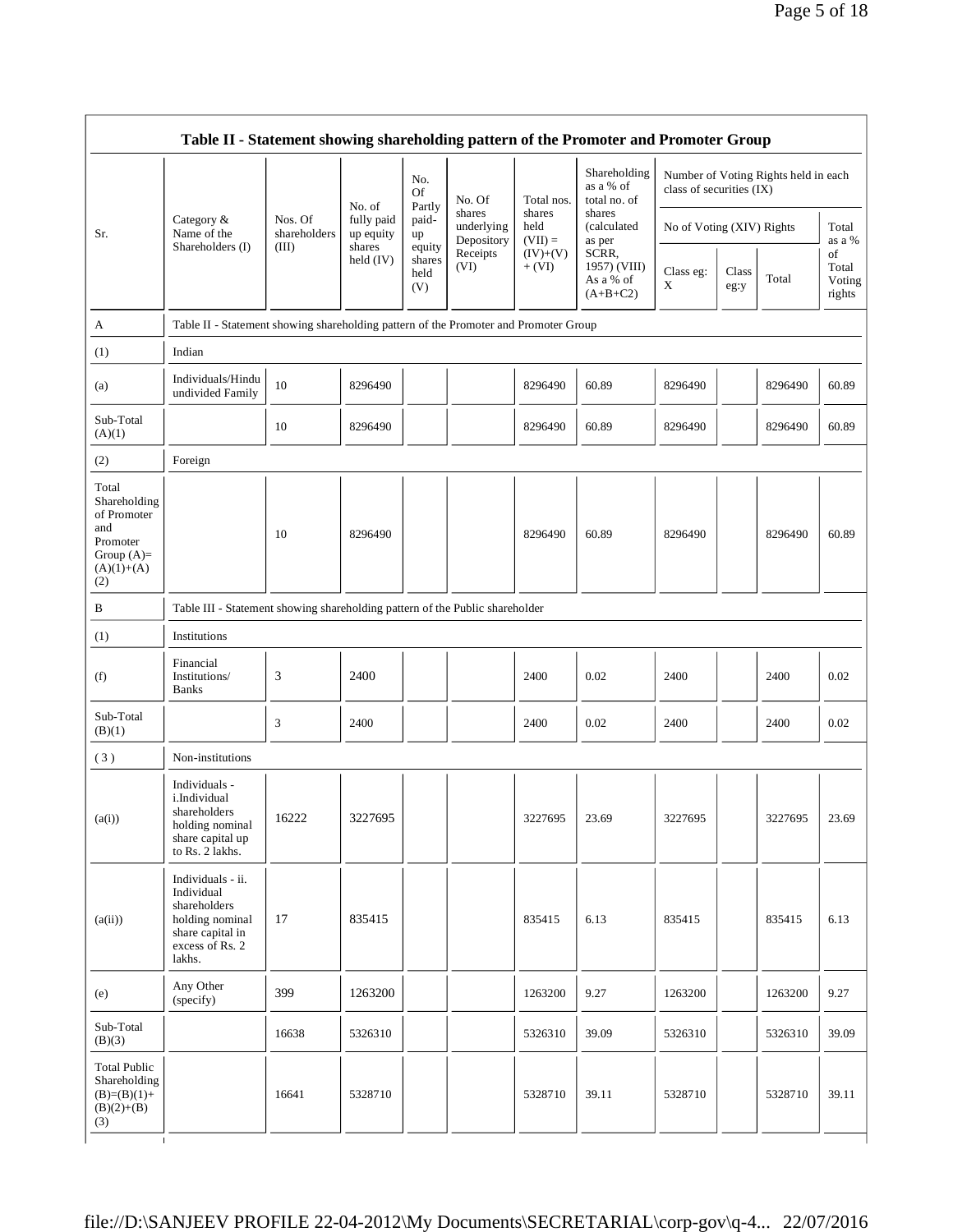| $\sqrt{ }$<br>◡     | Table IV - Statement showing shareholding pattern of the Non Promoter- Non Public shareholder |       |          |  |          |     |          |          |     |
|---------------------|-----------------------------------------------------------------------------------------------|-------|----------|--|----------|-----|----------|----------|-----|
| Total<br>$(A+B+C2)$ |                                                                                               | 16651 | 13625200 |  | 13625200 | 100 | 13625200 | 13625200 | 100 |
| Total<br>$(A+B+C)$  |                                                                                               | 16651 | 13625200 |  | 13625200 |     | 13625200 | 13625200 | 100 |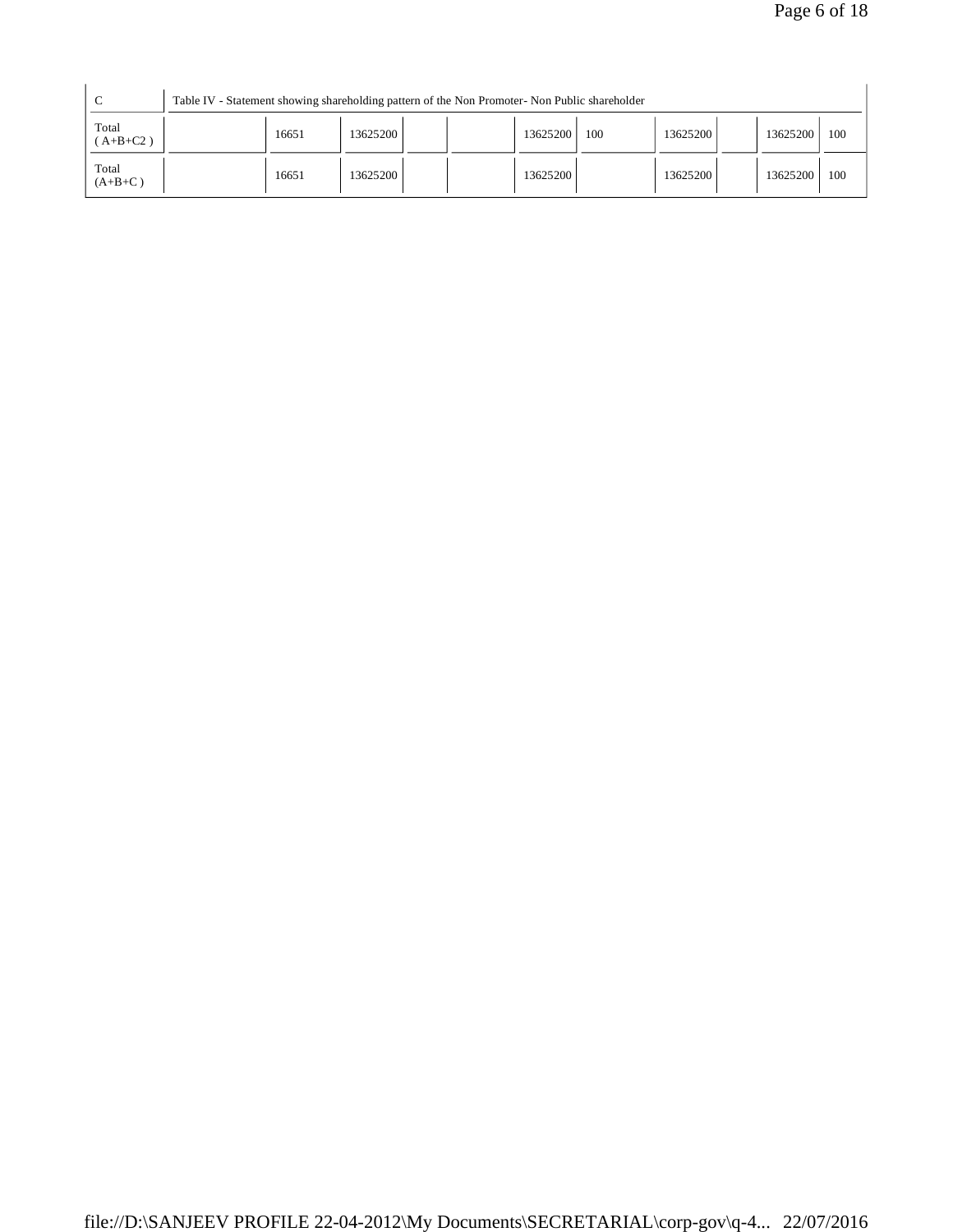|                                                                                         |                                                      |                    |                                                                             | Table II - Statement showing shareholding pattern of the Promoter and Promoter Group                       |                                          |                                                       |                                                                               |                                                |                                       |
|-----------------------------------------------------------------------------------------|------------------------------------------------------|--------------------|-----------------------------------------------------------------------------|------------------------------------------------------------------------------------------------------------|------------------------------------------|-------------------------------------------------------|-------------------------------------------------------------------------------|------------------------------------------------|---------------------------------------|
| Sr.                                                                                     | No. Of<br><b>Shares</b><br>Underlying<br>Outstanding | No. Of<br>Warrants | No. Of Shares<br>Underlying<br>Outstanding<br>convertible<br>securities and | Shareholding, as a<br>% assuming full<br>conversion of<br>convertible<br>securities (as a<br>percentage of | Number of<br>Locked in<br>shares $(XII)$ |                                                       | Number of<br><b>Shares</b><br>pledged or<br>otherwise<br>encumbered<br>(XIII) |                                                | Number of<br>equity shares<br>held in |
|                                                                                         | convertible<br>securities $(X)$                      | $(X_i)$            | No. Of<br>Warrants (Xi)<br>(a)                                              | diluted share<br>capital) $(XI) = (VII)$<br>$+(X)$ As a % of<br>$(A+B+C2)$                                 | No.<br>(a)                               | As a $\%$<br>of total<br><b>Shares</b><br>held<br>(b) | No.<br>(a)                                                                    | As a %<br>of total<br><b>Shares</b><br>held(b) | dematerialized<br>form $(XIV)$        |
| A                                                                                       |                                                      |                    |                                                                             | Table II - Statement showing shareholding pattern of the Promoter and Promoter Group                       |                                          |                                                       |                                                                               |                                                |                                       |
| (1)                                                                                     | Indian                                               |                    |                                                                             |                                                                                                            |                                          |                                                       |                                                                               |                                                |                                       |
| (a)                                                                                     |                                                      |                    |                                                                             | 60.89                                                                                                      |                                          |                                                       |                                                                               |                                                | 8296490                               |
| Sub-Total (A)<br>(1)                                                                    |                                                      |                    |                                                                             | 60.89                                                                                                      |                                          |                                                       |                                                                               |                                                | 8296490                               |
| (2)                                                                                     | Foreign                                              |                    |                                                                             |                                                                                                            |                                          |                                                       |                                                                               |                                                |                                       |
| Total<br>Shareholding<br>of Promoter<br>and Promoter<br>Group $(A)=(A)$<br>$(1)+(A)(2)$ |                                                      |                    |                                                                             | 60.89                                                                                                      |                                          |                                                       |                                                                               |                                                | 8296490                               |
| B                                                                                       |                                                      |                    |                                                                             | Table III - Statement showing shareholding pattern of the Public shareholder                               |                                          |                                                       |                                                                               |                                                |                                       |
| (1)                                                                                     | Institutions                                         |                    |                                                                             |                                                                                                            |                                          |                                                       |                                                                               |                                                |                                       |
| (f)                                                                                     |                                                      |                    |                                                                             | 0.02                                                                                                       |                                          |                                                       |                                                                               |                                                | $\boldsymbol{0}$                      |
| Sub-Total (B)<br>(1)                                                                    |                                                      |                    |                                                                             | 0.02                                                                                                       |                                          |                                                       |                                                                               |                                                | $\mathbf{0}$                          |
| $(\sqrt{3})$                                                                            | Non-institutions                                     |                    |                                                                             |                                                                                                            |                                          |                                                       |                                                                               |                                                |                                       |
| (a(i))                                                                                  |                                                      |                    |                                                                             | 23.69                                                                                                      |                                          |                                                       |                                                                               |                                                | 2115260                               |
| (a(ii))                                                                                 |                                                      |                    |                                                                             | 6.13                                                                                                       |                                          |                                                       |                                                                               |                                                | 835415                                |
| (e)                                                                                     |                                                      |                    |                                                                             | 9.27                                                                                                       |                                          |                                                       |                                                                               |                                                | 1243425                               |
| $Sub-Total(B)$<br>(3)                                                                   |                                                      |                    |                                                                             | 39.09                                                                                                      |                                          |                                                       |                                                                               |                                                | 4194100                               |
| <b>Total Public</b><br>Shareholding<br>$(B)=(B)(1)+$<br>$(B)(2)+(B)(3)$                 |                                                      |                    |                                                                             | 39.11                                                                                                      |                                          |                                                       |                                                                               |                                                | 4194100                               |
| $\mathbf C$                                                                             |                                                      |                    |                                                                             | Table IV - Statement showing shareholding pattern of the Non Promoter- Non Public shareholder              |                                          |                                                       |                                                                               |                                                |                                       |
| Total<br>$(A+B+C2)$                                                                     |                                                      |                    |                                                                             | 100                                                                                                        |                                          |                                                       |                                                                               |                                                | 12490590                              |
| Total<br>$(A+B+C)$                                                                      |                                                      |                    |                                                                             |                                                                                                            |                                          |                                                       |                                                                               |                                                | 12490590                              |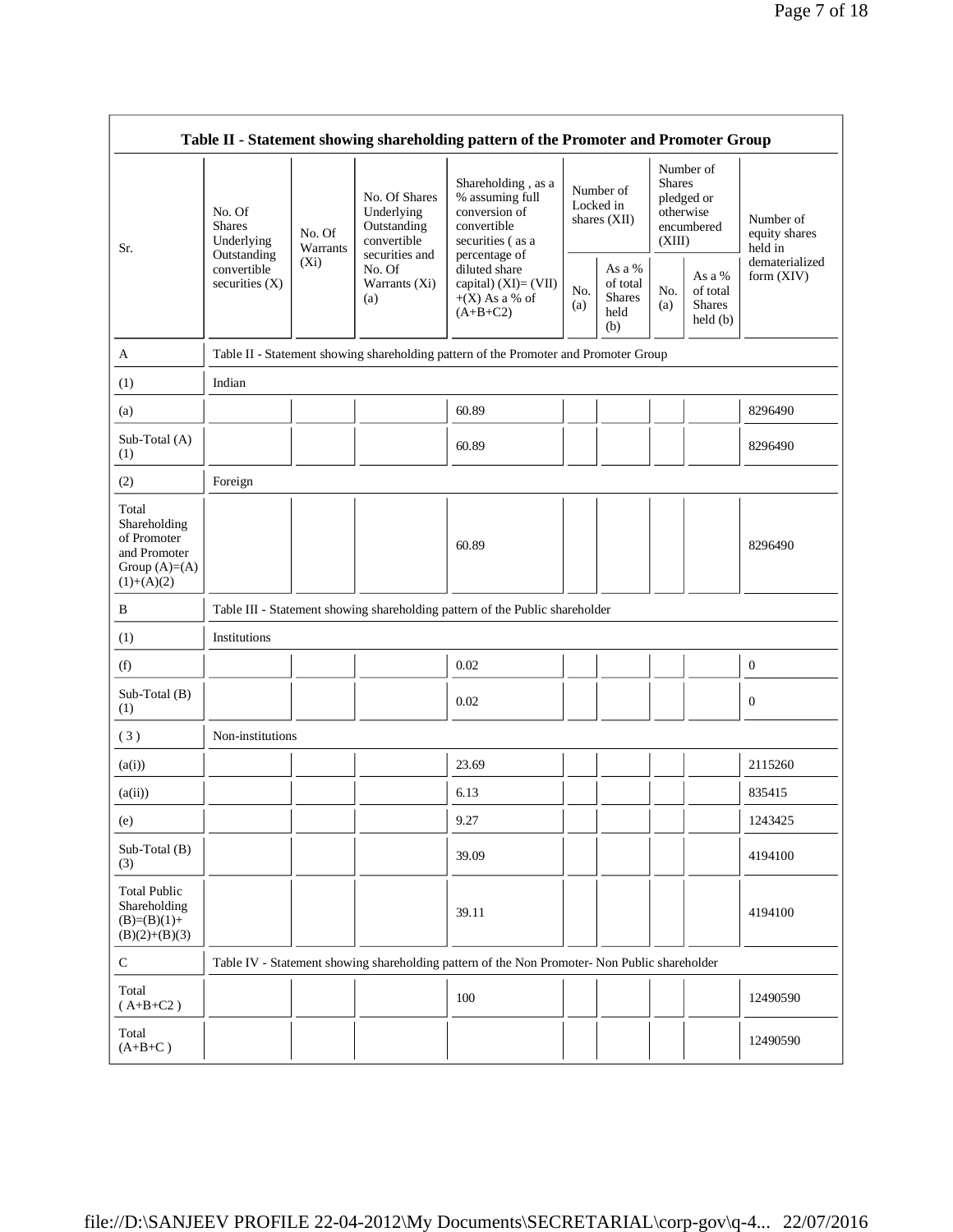|                                                                                                                                                                       |                        |                                                               | <b>Individuals/Hindu undivided Family</b> |                   |              |                        |                  |
|-----------------------------------------------------------------------------------------------------------------------------------------------------------------------|------------------------|---------------------------------------------------------------|-------------------------------------------|-------------------|--------------|------------------------|------------------|
| Searial No.                                                                                                                                                           | $\mathbf{1}$           | $\sqrt{2}$                                                    | $\mathfrak{Z}$                            | $\overline{4}$    | 5            | 6                      | $\boldsymbol{7}$ |
| Name of the<br>Shareholders (I)                                                                                                                                       | Sonepal<br>Singh Sethi | Singh<br>Rishipal Sethi                                       | Amarpal<br>Singh Sethi                    | Karanpal<br>Sethi | Nirmal Sethi | Sukhpal Singh<br>Sethi | Inderjeet Sethi  |
| PAN (II)                                                                                                                                                              | AACPS1911J             | ALGPS6579K                                                    | AACPS1910K                                | AZAPS2423E        | AAMPS3994B   | AACPS1909C             | AAMPS3995A       |
| No. of fully paid<br>up equity shares<br>held (IV)                                                                                                                    | 1507208                | 1161857                                                       | 1023375                                   | 970805            | 959212       | 857145                 | 843531           |
| No. Of Partly<br>paid-up equity<br>shares held $(V)$                                                                                                                  |                        |                                                               |                                           |                   |              |                        |                  |
| No. Of shares<br>underlying<br>Depository<br>Receipts (VI)                                                                                                            |                        |                                                               |                                           |                   |              |                        |                  |
| Total nos. shares<br>held $(VII) =$<br>$(IV)+(V)+(VI)$                                                                                                                | 1507208                | 1161857                                                       | 1023375                                   | 970805            | 959212       | 857145                 | 843531           |
| Shareholding as<br>a % of total no.<br>of shares<br>(calculated as<br>per SCRR,<br>1957) (VIII) As<br>a % of<br>$(A+B+C2)$                                            | 11.06                  | 8.53                                                          | 7.51                                      | 7.13              | 7.04         | 6.29                   | 6.19             |
|                                                                                                                                                                       |                        | Number of Voting Rights held in each class of securities (IX) |                                           |                   |              |                        |                  |
| Class $eg:X$                                                                                                                                                          | 1507208                | 1161857                                                       | 1023375                                   | 970805            | 959212       | 857145                 | 843531           |
| Class eg:y                                                                                                                                                            |                        |                                                               |                                           |                   |              |                        |                  |
| Total                                                                                                                                                                 | 1507208                | 1161857                                                       | 1023375                                   | 970805            | 959212       | 857145                 | 843531           |
| Total as a % of<br><b>Total Voting</b><br>rights                                                                                                                      | 11.06                  | 8.53                                                          | 7.51                                      | 7.13              | 7.04         | 6.29                   | 6.19             |
| No. Of Shares<br>Underlying<br>Outstanding<br>convertible<br>securities $(X)$                                                                                         |                        |                                                               |                                           |                   |              |                        |                  |
| No. Of Warrants<br>$(X_i)$                                                                                                                                            |                        |                                                               |                                           |                   |              |                        |                  |
| No. Of Shares<br>Underlying<br>Outstanding<br>convertible<br>securities and<br>No. Of Warrants<br>(Xi)(a)                                                             |                        |                                                               |                                           |                   |              |                        |                  |
| Shareholding,<br>as a % assuming<br>full conversion<br>of convertible<br>securities (as a<br>percentage of<br>diluted share<br>capital) $(XI)=$<br>$(VII)+(Xi)(a) As$ | 11.06                  | 8.53                                                          | 7.51                                      | 7.13              | 7.04         | 6.29                   | 6.19             |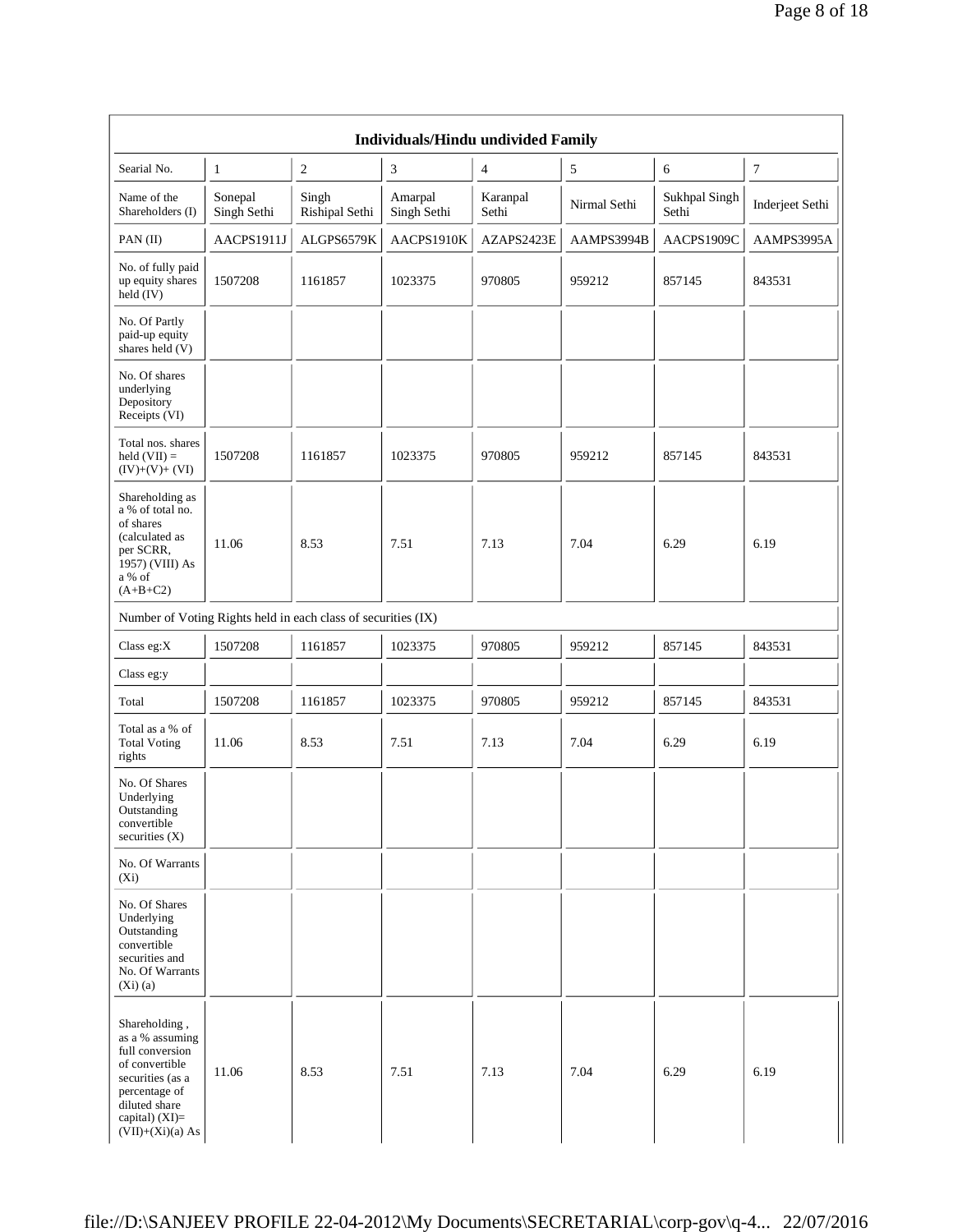| a % of<br>$(A+B+C2)$                                                    |         |                                                         |         |        |        |        |        |
|-------------------------------------------------------------------------|---------|---------------------------------------------------------|---------|--------|--------|--------|--------|
| Number of Locked in shares (XII)                                        |         |                                                         |         |        |        |        |        |
| No. $(a)$                                                               |         |                                                         |         |        |        |        |        |
| As a % of total<br>Shares held (b)                                      |         |                                                         |         |        |        |        |        |
|                                                                         |         | Number of Shares pledged or otherwise encumbered (XIII) |         |        |        |        |        |
| No. $(a)$                                                               |         |                                                         |         |        |        |        |        |
| As a % of total<br>Shares held (b)                                      |         |                                                         |         |        |        |        |        |
| Number of<br>equity shares<br>held in<br>dematerialized<br>form $(XIV)$ | 1507208 | 1161857                                                 | 1023375 | 970805 | 959212 | 857145 | 843531 |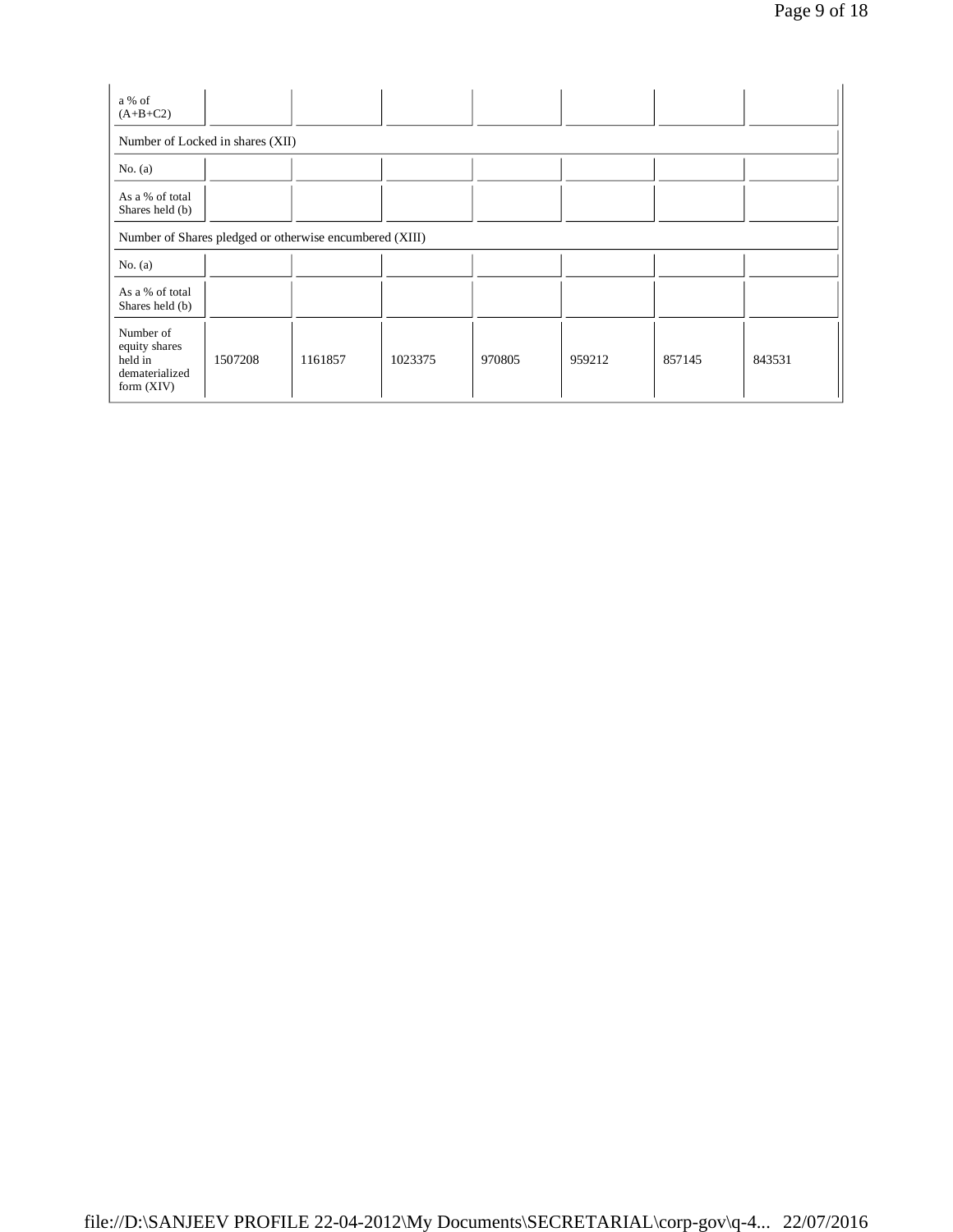|                                                                                                                                                                                           |                                                               | Individuals/Hindu undivided Family |            |                       |
|-------------------------------------------------------------------------------------------------------------------------------------------------------------------------------------------|---------------------------------------------------------------|------------------------------------|------------|-----------------------|
| Searial No.                                                                                                                                                                               | $\,8\,$                                                       | 9                                  | 10         |                       |
| Name of the<br>Shareholders (I)                                                                                                                                                           | Davinder Sethi                                                | Kamalpreet Sethi                   | Saba Sethi | Click here to go back |
| PAN (II)                                                                                                                                                                                  | AAMPS3992H                                                    | AAMPS3993G                         | AZAPS2424D | Total                 |
| No. of fully paid<br>up equity shares<br>held (IV)                                                                                                                                        | 656857                                                        | 222700                             | 93800      | 8296490               |
| No. Of Partly paid-<br>up equity shares<br>$\text{held}(V)$                                                                                                                               |                                                               |                                    |            |                       |
| No. Of shares<br>underlying<br>Depository<br>Receipts (VI)                                                                                                                                |                                                               |                                    |            |                       |
| Total nos. shares<br>held $(VII) = (IV) +$<br>$(V)+(VI)$                                                                                                                                  | 656857                                                        | 222700                             | 93800      | 8296490               |
| Shareholding as a<br>% of total no. of<br>shares (calculated<br>as per SCRR,<br>1957) (VIII) As a<br>% of $(A+B+C2)$                                                                      | 4.82                                                          | 1.63                               | 0.69       | 60.89                 |
|                                                                                                                                                                                           | Number of Voting Rights held in each class of securities (IX) |                                    |            |                       |
| Class eg:X                                                                                                                                                                                | 656857                                                        | 222700                             | 93800      | 8296490               |
| Class eg:y                                                                                                                                                                                |                                                               |                                    |            |                       |
| Total                                                                                                                                                                                     | 656857                                                        | 222700                             | 93800      | 8296490               |
| Total as a % of<br><b>Total Voting rights</b>                                                                                                                                             | 4.82                                                          | 1.63                               | 0.69       | 60.89                 |
| No. Of Shares<br>Underlying<br>Outstanding<br>convertible<br>securities $(X)$                                                                                                             |                                                               |                                    |            |                       |
| No. Of Warrants<br>$(X_i)$                                                                                                                                                                |                                                               |                                    |            |                       |
| No. Of Shares<br>Underlying<br>Outstanding<br>convertible<br>securities and No.<br>Of Warrants (Xi)<br>(a)                                                                                |                                                               |                                    |            |                       |
| Shareholding, as a<br>% assuming full<br>conversion of<br>convertible<br>securities (as a<br>percentage of<br>diluted share<br>capital) (XI)= (VII)<br>$+(Xi)(a)$ As a % of<br>$(A+B+C2)$ | 4.82                                                          | 1.63                               | 0.69       | 60.89                 |
| Number of Locked in shares (XII)                                                                                                                                                          |                                                               |                                    |            |                       |
|                                                                                                                                                                                           |                                                               |                                    |            |                       |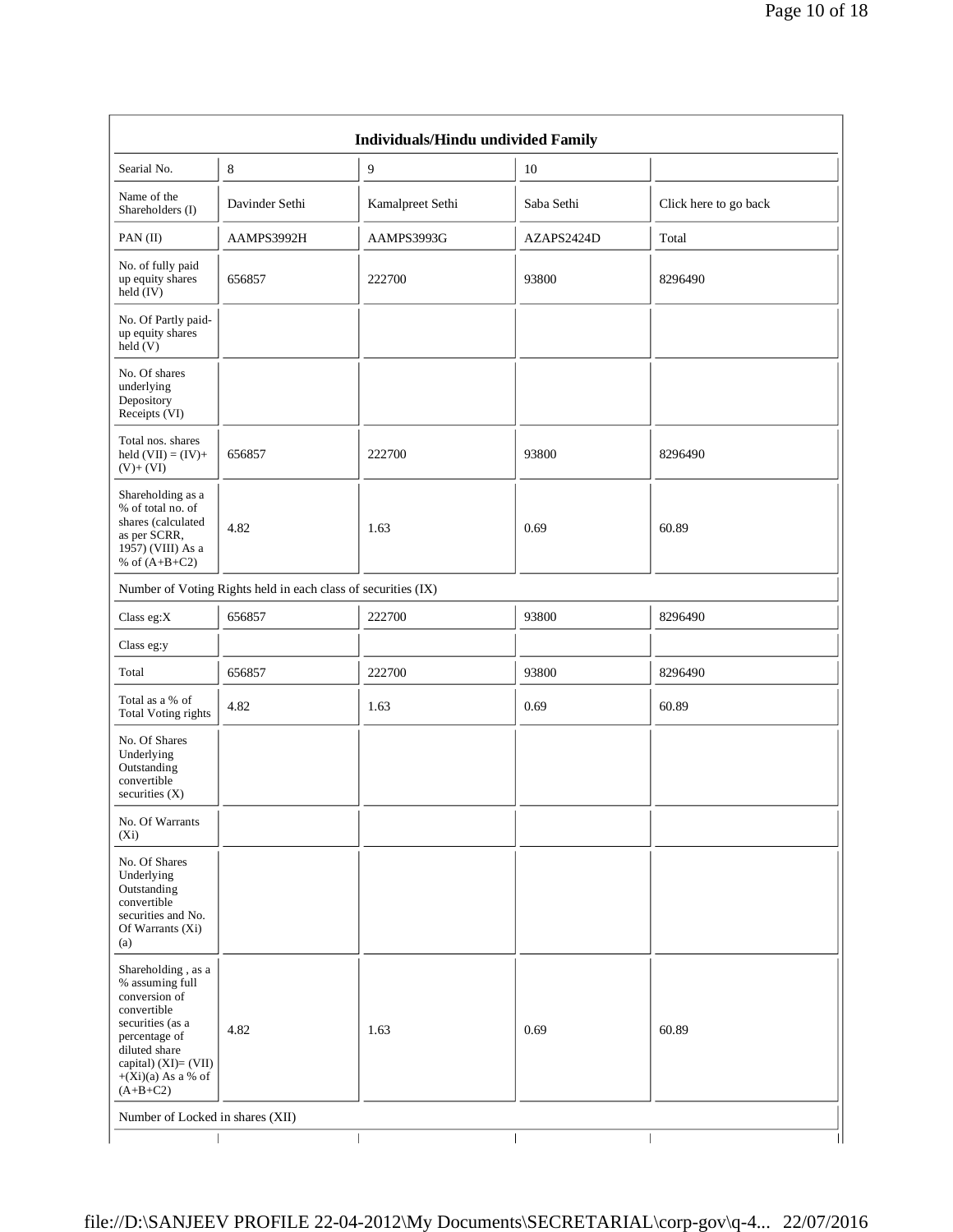| No. $(a)$                                                            |                                                         |        |       |         |
|----------------------------------------------------------------------|---------------------------------------------------------|--------|-------|---------|
| As a % of total<br>Shares held (b)                                   |                                                         |        |       |         |
|                                                                      | Number of Shares pledged or otherwise encumbered (XIII) |        |       |         |
| No. $(a)$                                                            |                                                         |        |       |         |
| As a % of total<br>Shares held (b)                                   |                                                         |        |       |         |
| Number of equity<br>shares held in<br>dematerialized<br>form $(XIV)$ | 656857                                                  | 222700 | 93800 | 8296490 |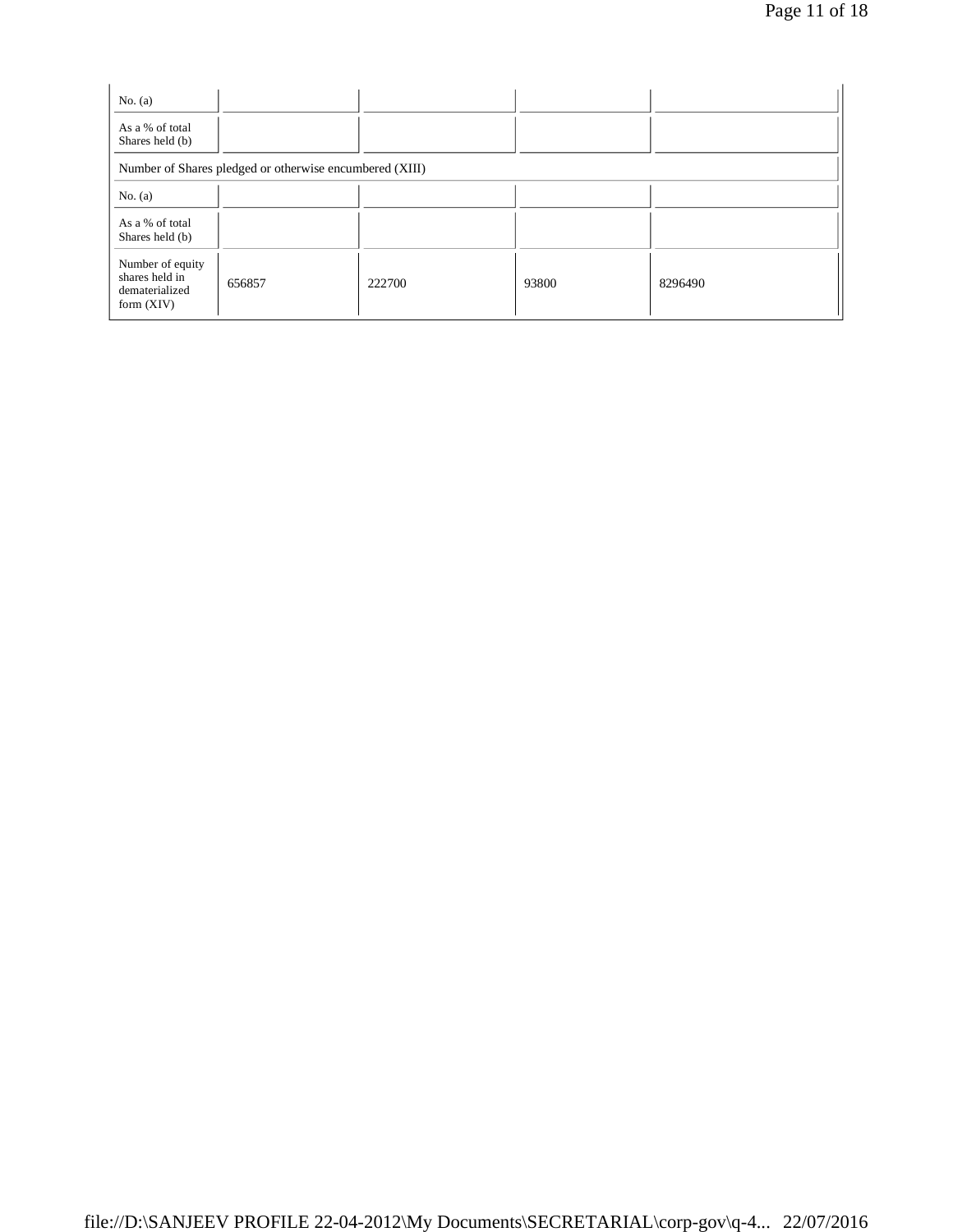| Searial No.                                                                                                                                                                           | $\mathbf{1}$                                                  |                       |
|---------------------------------------------------------------------------------------------------------------------------------------------------------------------------------------|---------------------------------------------------------------|-----------------------|
| Name of the<br>Shareholders (I)                                                                                                                                                       | SHASHANK S KHADE                                              | Click here to go back |
| PAN(II)                                                                                                                                                                               | ADUPK3999B                                                    | Total                 |
| No. of fully paid<br>up equity shares<br>held (IV)                                                                                                                                    | 162857                                                        | 162857                |
| No. Of Partly paid-<br>up equity shares<br>held(V)                                                                                                                                    |                                                               |                       |
| No. Of shares<br>underlying<br>Depository<br>Receipts (VI)                                                                                                                            |                                                               |                       |
| Total nos. shares<br>held $(VII) = (IV) +$<br>$(V)+(VI)$                                                                                                                              | 162857                                                        | 162857                |
| Shareholding as a<br>% of total no. of<br>shares (calculated<br>as per SCRR,<br>1957) (VIII) As a<br>% of $(A+B+C2)$                                                                  | 1.2                                                           | 1.2                   |
|                                                                                                                                                                                       | Number of Voting Rights held in each class of securities (IX) |                       |
| Class eg: X                                                                                                                                                                           | 162857                                                        | 162857                |
| Class eg:y                                                                                                                                                                            |                                                               |                       |
| Total                                                                                                                                                                                 | 162857                                                        | 162857                |
| Total as a % of<br><b>Total Voting rights</b>                                                                                                                                         | 1.2                                                           | 1.2                   |
| No. Of Shares<br>Underlying<br>Outstanding<br>convertible<br>securities (X)                                                                                                           |                                                               |                       |
| No. Of Warrants<br>$(X_i)$                                                                                                                                                            |                                                               |                       |
| No. Of Shares<br>Underlying<br>Outstanding<br>convertible<br>securities and No.<br>Of Warrants (Xi)<br>(a)                                                                            |                                                               |                       |
| Shareholding, as a<br>% assuming full<br>conversion of<br>convertible<br>securities (as a<br>percentage of<br>diluted share<br>capital) (XI)= (VII)<br>$+(X)$ As a % of<br>$(A+B+C2)$ | 1.2                                                           | 1.2                   |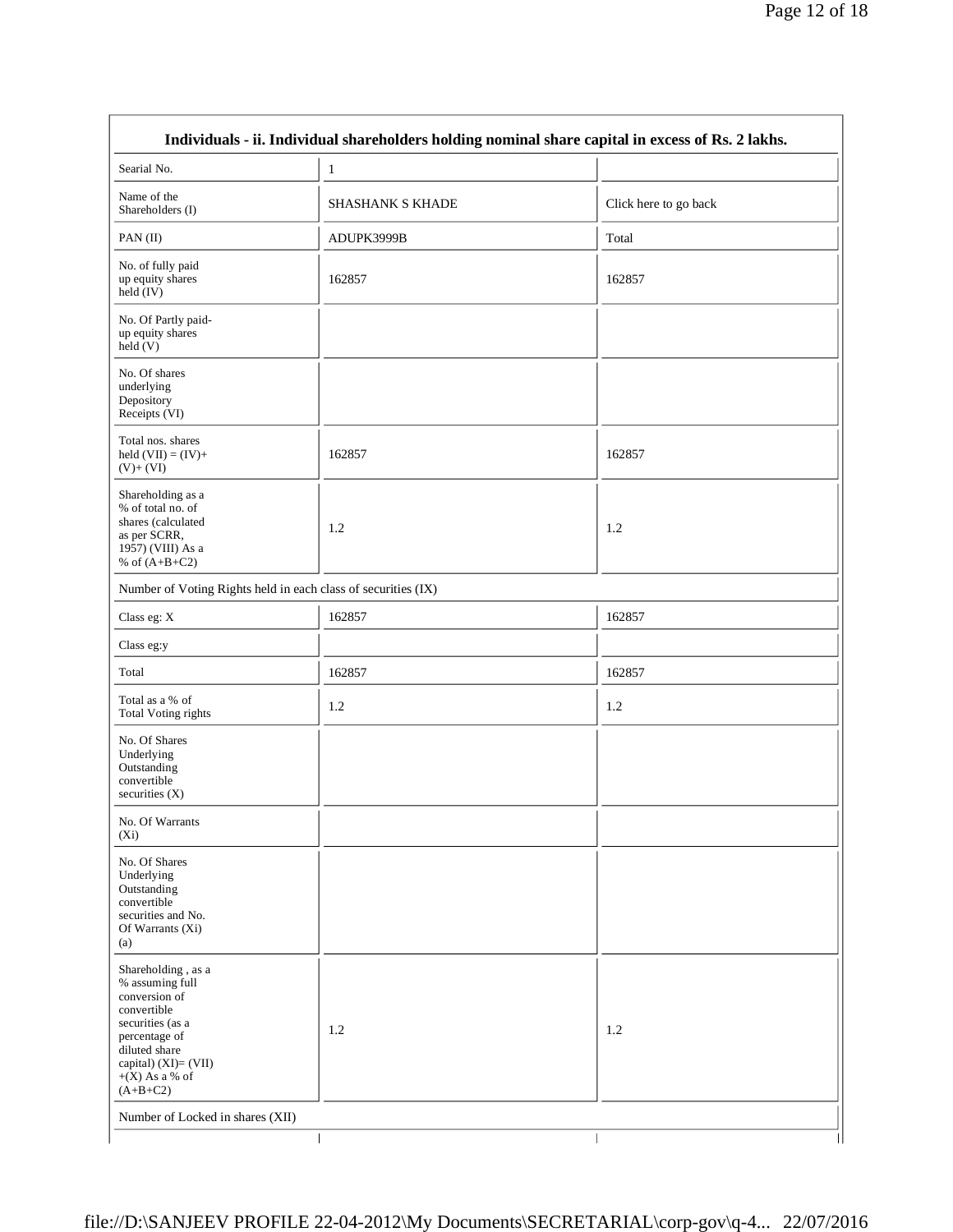| No. $(a)$                                                            |        |        |  |
|----------------------------------------------------------------------|--------|--------|--|
| As a % of total<br>Shares held (b)                                   |        |        |  |
| Number of equity<br>shares held in<br>dematerialized<br>form $(XIV)$ | 162857 | 162857 |  |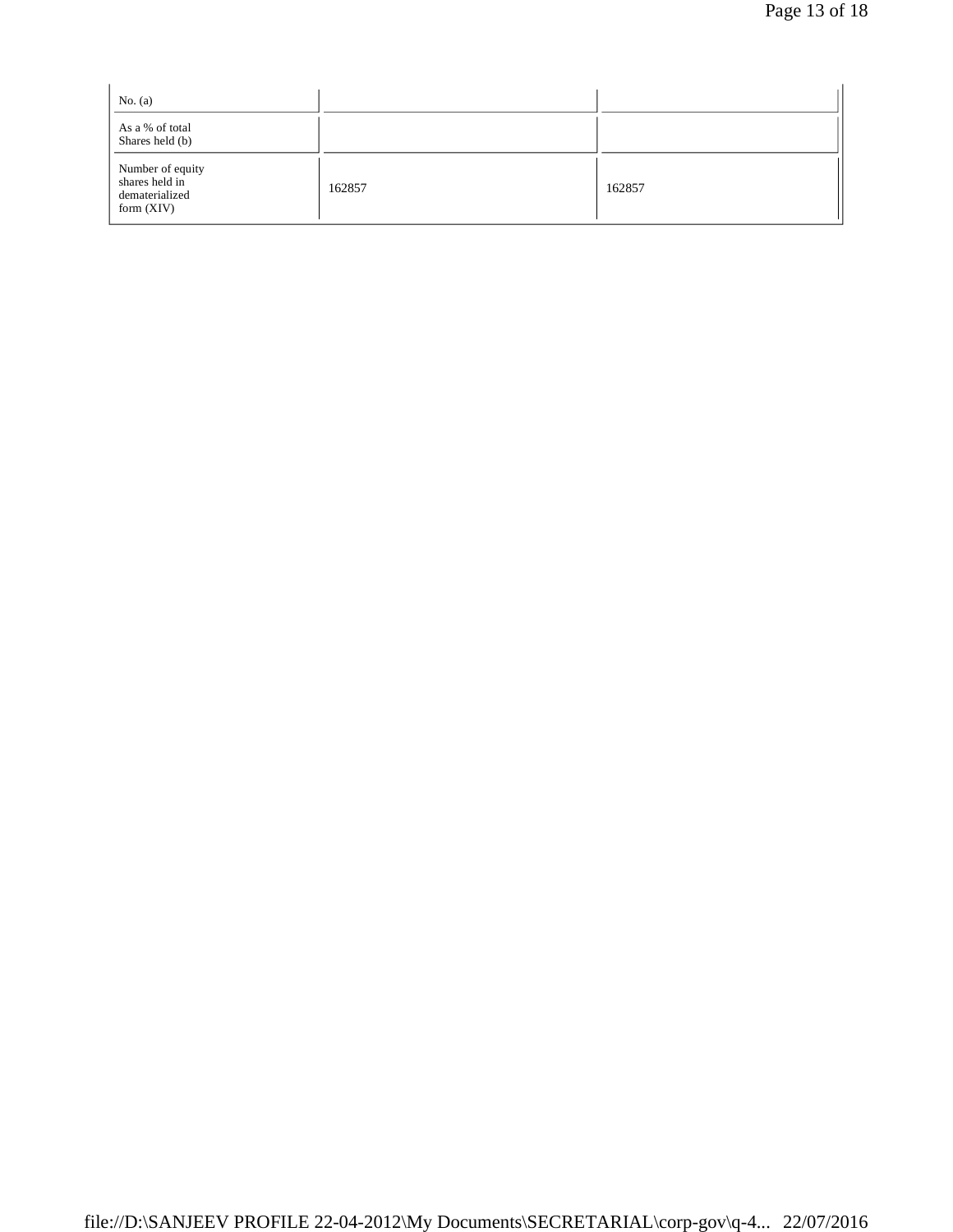| Any Other (specify)                                                                                                  |              |                                         |                                        |                                              |                                 |                     |                 |
|----------------------------------------------------------------------------------------------------------------------|--------------|-----------------------------------------|----------------------------------------|----------------------------------------------|---------------------------------|---------------------|-----------------|
| Searial No.                                                                                                          | $\mathbf{1}$ | $\mathbf{2}$                            | 3                                      | $\overline{4}$                               | $\sqrt{5}$                      | 6                   | $\overline{7}$  |
| Category                                                                                                             | <b>HUF</b>   | Foreign<br>Individuals or<br><b>NRI</b> | Director or<br>Director's<br>Relatives | Director or Director's<br>Relatives          | Overseas<br>corporate<br>bodies | Clearing<br>Members | Market<br>Maker |
| Category / More<br>than 1 percentage                                                                                 | Category     | Category                                | Category                               | More than 1<br>percentage of<br>shareholding | Category                        | Category            | Category        |
| Name of the<br>Shareholders (I)                                                                                      |              |                                         |                                        | SHIRLEY PAUL                                 |                                 |                     |                 |
| PAN(II)                                                                                                              |              |                                         |                                        | AFBPP6067L                                   |                                 |                     |                 |
| No. of the<br>Shareholders (I)                                                                                       | 189          | 35                                      | 3                                      |                                              | 1                               | 26                  | 3               |
| No. of fully paid<br>up equity shares<br>held (IV)                                                                   | 204203       | 55637                                   | 181521                                 | 158696                                       | 2600                            | 81198               | 778             |
| No. Of Partly paid-<br>up equity shares<br>held(V)                                                                   |              |                                         |                                        |                                              |                                 |                     |                 |
| No. Of shares<br>underlying<br>Depository<br>Receipts (VI)                                                           |              |                                         |                                        |                                              |                                 |                     |                 |
| Total nos. shares<br>held $(VII) = (IV) +$<br>$(V)+(VI)$                                                             | 204203       | 55637                                   | 181521                                 | 158696                                       | 2600                            | 81198               | 778             |
| Shareholding as a<br>% of total no. of<br>shares (calculated<br>as per SCRR,<br>1957) (VIII) As a<br>% of $(A+B+C2)$ | 1.5          | 0.41                                    | 1.33                                   | 1.16                                         | 0.02                            | 0.6                 | 0.01            |
| Number of Voting Rights held in each class of securities (IX)                                                        |              |                                         |                                        |                                              |                                 |                     |                 |
| Class eg: X                                                                                                          | 204203       | 55637                                   | 181521                                 | 158696                                       | 2600                            | 81198               | 778             |
| Class eg:y                                                                                                           |              |                                         |                                        |                                              |                                 |                     |                 |
| Total                                                                                                                | 204203       | 55637                                   | 181521                                 | 158696                                       | 2600                            | 81198               | 778             |
| Total as a % of<br><b>Total Voting rights</b>                                                                        | 1.5          | 0.41                                    | 1.33                                   | 1.16                                         | 0.02                            | 0.6                 | 0.01            |
| No. Of Shares<br>Underlying<br>Outstanding<br>convertible<br>securities (X)                                          |              |                                         |                                        |                                              |                                 |                     |                 |
| No. Of Warrants<br>$(X_i)$                                                                                           |              |                                         |                                        |                                              |                                 |                     |                 |
| No. Of Shares<br>Underlying<br>Outstanding<br>convertible<br>securities and No.<br>Of Warrants (Xi)<br>(a)           |              |                                         |                                        |                                              |                                 |                     |                 |
| Shareholding, as a                                                                                                   |              |                                         |                                        |                                              |                                 |                     |                 |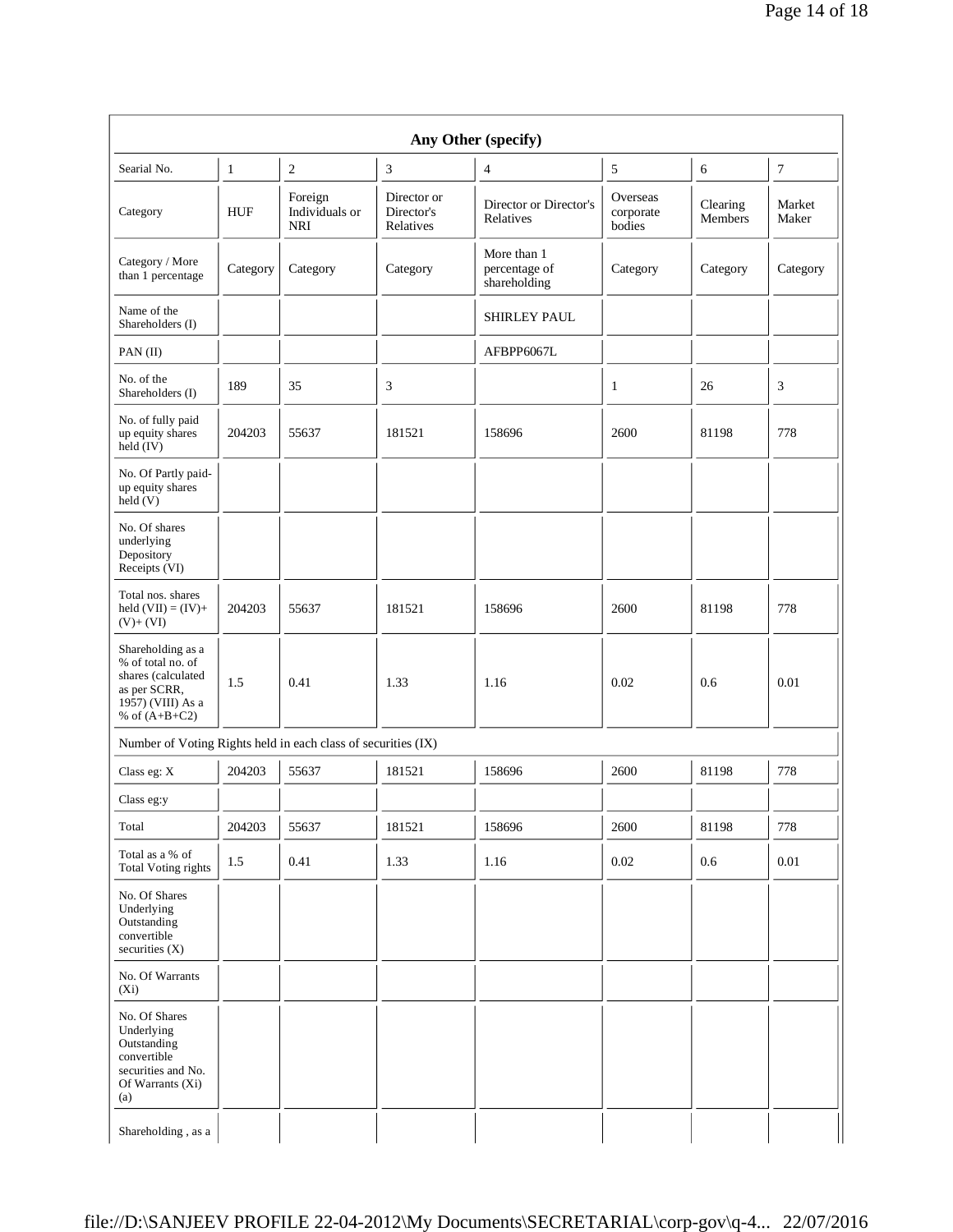| % assuming full<br>conversion of<br>convertible<br>securities (as a<br>percentage of<br>diluted share<br>capital) $(XI) = (VII)$<br>$+(X)$ As a % of<br>$(A+B+C2)$ | 1.5                              | 0.41  | 1.33   | 1.16   | 0.02           | 0.6   | 0.01 |  |
|--------------------------------------------------------------------------------------------------------------------------------------------------------------------|----------------------------------|-------|--------|--------|----------------|-------|------|--|
| No. $(a)$                                                                                                                                                          | Number of Locked in shares (XII) |       |        |        |                |       |      |  |
| As a % of total<br>Shares held (b)                                                                                                                                 |                                  |       |        |        |                |       |      |  |
| Number of equity<br>shares held in<br>dematerialized<br>form $(XIV)$                                                                                               | 204203                           | 55637 | 181446 | 158621 | $\overline{0}$ | 81198 | 778  |  |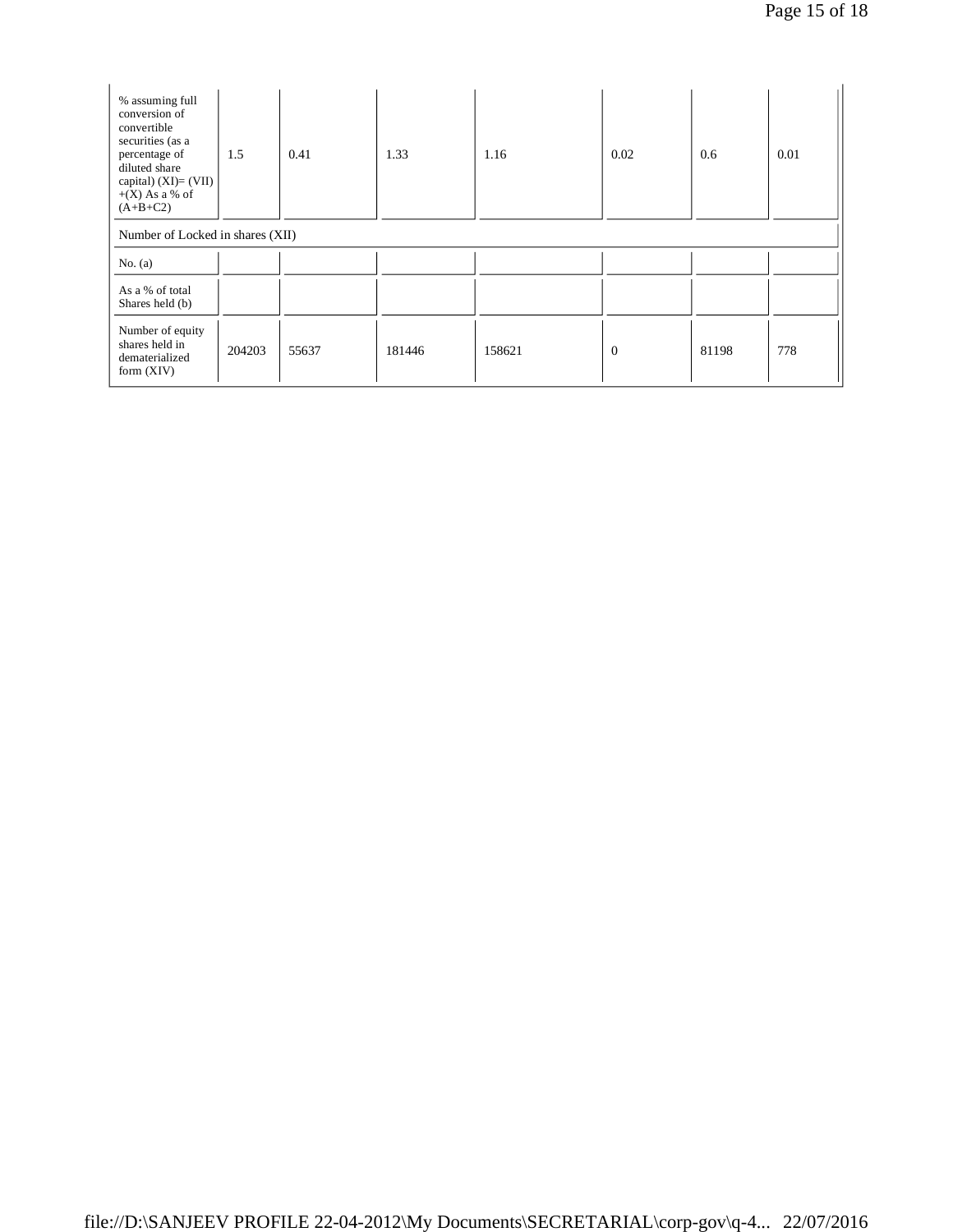| Any Other (specify)                                                                                                  |                            |                                                               |                                                  |                          |  |  |
|----------------------------------------------------------------------------------------------------------------------|----------------------------|---------------------------------------------------------------|--------------------------------------------------|--------------------------|--|--|
| Searial No.                                                                                                          | 8                          | 9<br>10                                                       |                                                  |                          |  |  |
| Category                                                                                                             | <b>Bodies</b><br>Corporate | <b>Bodies Corporate</b><br><b>Bodies Corporate</b>            |                                                  |                          |  |  |
| Category / More<br>than 1 percentage                                                                                 | Category                   | More than 1 percentage of<br>shareholding                     | More than 1 percentage of shareholding           |                          |  |  |
| Name of the<br>Shareholders (I)                                                                                      |                            | RAJ UDYOG AND STOCK<br><b>BROKERS PVT LTD</b>                 | ARCADIA SHARE AND STOCK<br><b>BROKER PVT LTD</b> | Click here to go<br>back |  |  |
| $PAN$ (II)                                                                                                           |                            | AABCP1439N                                                    | AAACA4562G                                       |                          |  |  |
| No. of the<br>Shareholders (I)                                                                                       | 142                        |                                                               |                                                  | 399                      |  |  |
| No. of fully paid<br>up equity shares<br>held $(IV)$                                                                 | 737263                     | 282919                                                        | 281180                                           |                          |  |  |
| No. Of Partly paid-<br>up equity shares<br>held $(V)$                                                                |                            |                                                               |                                                  |                          |  |  |
| No. Of shares<br>underlying<br>Depository<br>Receipts (VI)                                                           |                            |                                                               |                                                  |                          |  |  |
| Total nos. shares<br>held $(VII) = (IV) +$<br>$(V)+(VI)$                                                             | 737263                     | 282919                                                        | 281180                                           | 1985995                  |  |  |
| Shareholding as a<br>% of total no. of<br>shares (calculated<br>as per SCRR,<br>1957) (VIII) As a<br>% of $(A+B+C2)$ | 5.41                       | 2.08                                                          | 2.06                                             | 14.58                    |  |  |
|                                                                                                                      |                            | Number of Voting Rights held in each class of securities (IX) |                                                  |                          |  |  |
| Class eg: X                                                                                                          | 737263                     | 282919                                                        | 281180                                           | 1985995                  |  |  |
| Class eg:y                                                                                                           |                            |                                                               |                                                  |                          |  |  |
| Total                                                                                                                | 737263                     | 282919                                                        | 281180                                           | 1985995                  |  |  |
| Total as a % of<br><b>Total Voting rights</b>                                                                        | 5.41                       | 2.08                                                          | 2.06                                             | 14.58                    |  |  |
| No. Of Shares<br>Underlying<br>Outstanding<br>convertible<br>securities (X)                                          |                            |                                                               |                                                  |                          |  |  |
| No. Of Warrants<br>$(X_i)$                                                                                           |                            |                                                               |                                                  |                          |  |  |
| No. Of Shares<br>Underlying<br>Outstanding<br>convertible<br>securities and No.<br>Of Warrants (Xi)<br>(a)           |                            |                                                               |                                                  |                          |  |  |
| Shareholding, as a<br>% assuming full<br>conversion of                                                               |                            |                                                               |                                                  |                          |  |  |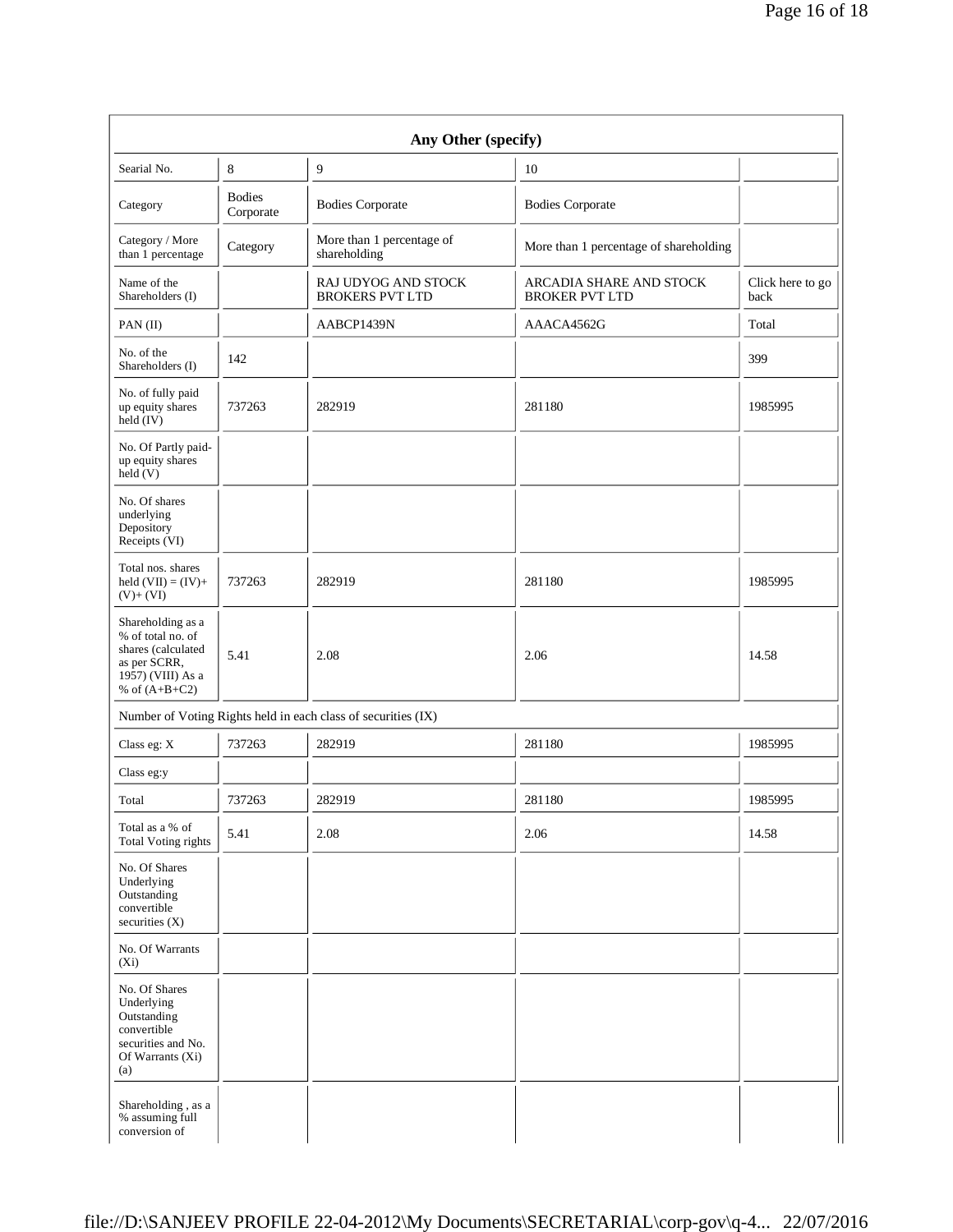| convertible<br>securities (as a<br>percentage of<br>diluted share<br>capital) $(XI) = (VII)$<br>$+(X)$ As a % of<br>$(A+B+C2)$ | 5.41   | 2.08   | 2.06   | 14.58   |  |  |
|--------------------------------------------------------------------------------------------------------------------------------|--------|--------|--------|---------|--|--|
| Number of Locked in shares (XII)<br>No. $(a)$                                                                                  |        |        |        |         |  |  |
| As a % of total<br>Shares held (b)                                                                                             |        |        |        |         |  |  |
| Number of equity<br>shares held in<br>dematerialized<br>form $(XIV)$                                                           | 720163 | 282919 | 281180 | 1966145 |  |  |